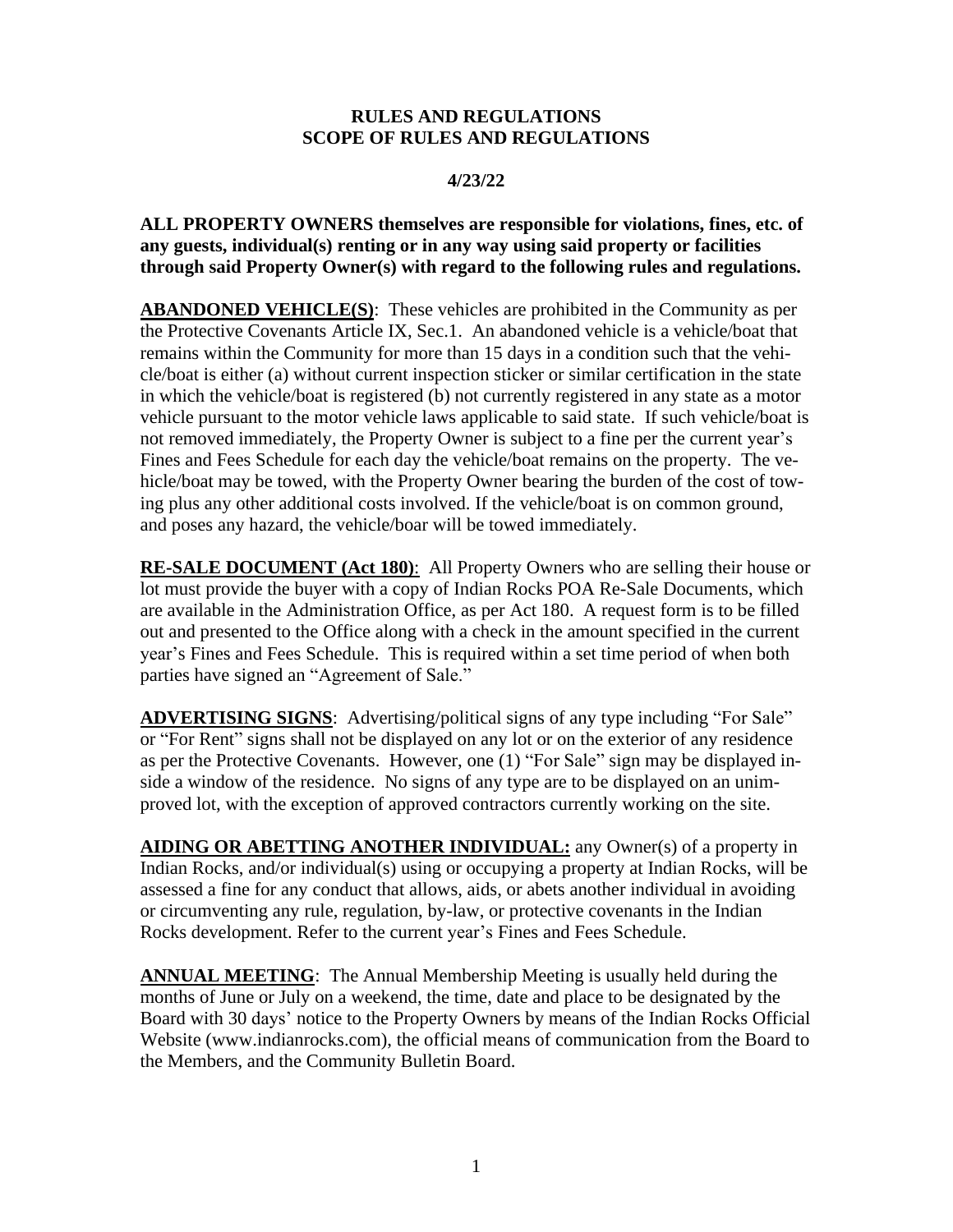**ARCHITECTURAL CONTROL COMMITTEE (A.C.C.)**: A committee comprised of Property Owners that are appointed by the Board. Any Property Owner who is planning any type of exterior work (addition, painting, replacement, repainting, removal of trees, etc.) must apply to the A.C.C. for approval. Copies of the Construction, Maintenance, or Tree Removal applications for all exterior work are available at the Office. These applications include new home construction, all exterior maintenance and/or all additions or repairs. Copies may be downloaded from the IR website (www.indianrocks.com) and e-mailed to the Office [\(irpoa@indianrocks.com\)](mailto:irpoa@indianrocks.com). Any Property Owner doing exterior maintenance without submitting an application to the ACC and receiving a permit will be fined. Refer to the current year's Fines and Fees Schedule.

**ASSESSMENTS:** Statements with current assessments are sent to all Property Owners by January 1<sup>st</sup> each year. These assessments are due and payable on or before January  $31<sup>st</sup>$  of the current year. Members leasing a dock slip must have their assessment and their dock slip rental paid by January  $31<sup>st</sup>$  of the current year. A monthly late fee will be applied to the unpaid balance beginning February  $1<sup>st</sup>$  of the current year.

**BEACHES & POOL**: The beaches and pool are open generally from Memorial Day through Labor Day. Check the Website [\(www.indianrocks.com](http://www.indianrocks.com/)**)** or the Office for definite dates. Check with the office or the Bulletin Board at the pool for verification.

## **These Pool And Beach Regulations Are Posted At Each Site.**

- 1. The beach and pool may be "Swim at your own risk".
- 2. Current wristbands must be displayed at the pool.
- 3. Rules and Regulations are posted at the Beaches and the Pool and are upheld by the Board of Directors and Management.
- 4. No pets or animals, except for service animals, of any kind are allowed at or in the vicinity of the Beaches (other than leashed at the Dog Beach) and Pool. (PA Department of Environmental Protection regulation.)
- 5. Alcoholic beverages are prohibited in all these facilities.
- 6. All cars in the parking areas of these facilities must display a current Indian Rocks sticker.
- 7. No children are to be left unattended at the Beach or the Pool. An adult must accompany a child under 12.
- 8. No running, jumping or horseplay is permitted due to insurance liability. This includes flips, back dives or other stunts.
- 9. Clothing other than bathing suits is not to be worn in the Pool (e.g., Cut-offs).
- 10. Children not yet potty trained must wear "Swimmies" diapers in the pool and on the beaches.

**BOARD OF DIRECTORS MEETINGS**: Refer to the Indian Rocks Community Bulletin Board and the Indian Rocks website [\(www.indianrocks.com\)](http://www.indianrocks.com/) for dates and times.

- 1. Members speaking must state their name and address/lot number and a time limit of 2 minutes will be allowed to each Property Owner.
- 2. Members in good standing will be permitted to attend Board meetings; all attending members will sign the sign-in sheet.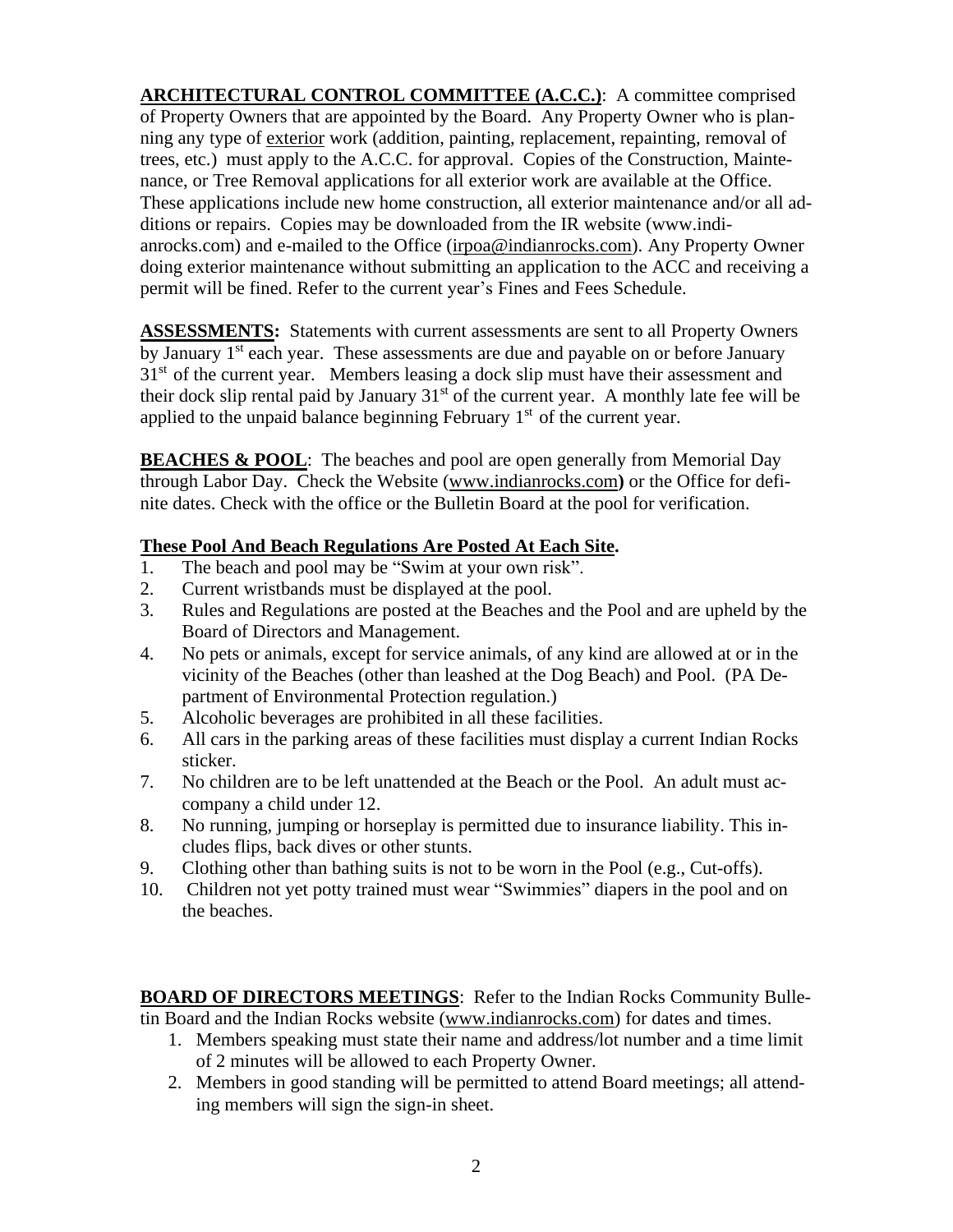- 3. Concerns and issues that have been settled will be brought before the Board only once per year.
- 4. Questions directed to the Board during meetings may be answered, deferred to another time, or dismissed. If the reply to a question cannot be at that meeting, the Board has the right to take the question under advisement and provide a response in writing. No further questions on that topic will be entertained.
- 5. No questions or statements will be entertained regarding personnel.
- 6. No statements or comments of any type will be tolerated that are deemed abusive to an employee, Board member, volunteer or professional.
- 7. The time period for the "Open Forum" portion of the meeting will be limited at the discretion of the Board President or presiding officer.
- 8. Any member who abuses the rules of conduct will be requested to leave the meeting. If the person does not leave, they will be considered a "defiant trespasser" and legal action will be taken.
- 9. Handouts available for members in good standing will consist of minutes of the prior meeting, the agenda for the present meeting, and other written materials as the Board of Directors deem appropriate.

**BOAT DOCKS:** The boat docks on Lake Wallenpaupack are owned by Indian Rocks POA and are an asset to Indian Rocks. However, they have the potential of being a liability. The following rules must be observed:

- 1. No fishing, diving, swimming, skiing, or sunbathing on any of the boat docks. Skiing from, or the operation of, wet bikes, jet skis, etc. within 50' in or around the dock area is prohibited. (Refer to the lake rules and regulations for skiing in coves, high traffic areas and areas that are prohibited on holidays and weekends).
- 2. Children 12 years of age and under must be accompanied by an adult and are not permitted to be left unattended on or around the docks.
- 3. Alcoholic beverages are not permitted.
- 4. Remove all trash and place in a proper receptacle.
- 5. Rugs, rubber strips, hooks and bumpers of any kind are not to be permanently attached to Association docks and must be removed prior to dock removal in fall.
- 6. If rings need to be replaced, contact the Association Office.
- 7. All walkways are to be kept clear at all times.

No Personal Docks are to be placed on Lake Wallenpaupack; there is a \$1,000.00 per day fine until removed.

**BOAT/JET SKI REGISTRATION**: All boats and jet skis must be registered at the Association Office. A copy of the valid and current State Registration and Certificate of Insurance listing the name of the Property Owner or an immediate family member must be on file in the Association Office prior to Boats-In date. If no current registration is on file, the property owner will be mailed one (1) notice and will have ten (10) days to provide the documents.

**BOAT RAMP**: The boat ramp is for Indian Rocks Property Owners only. All vehicles as well as the boat or water recreational vehicle being launched must have a current Indian Rocks sticker displayed. No alcohol permitted in the area. No cars or other types of vehicles shall be parked at the launch area or the driveway leading to the ramp. They are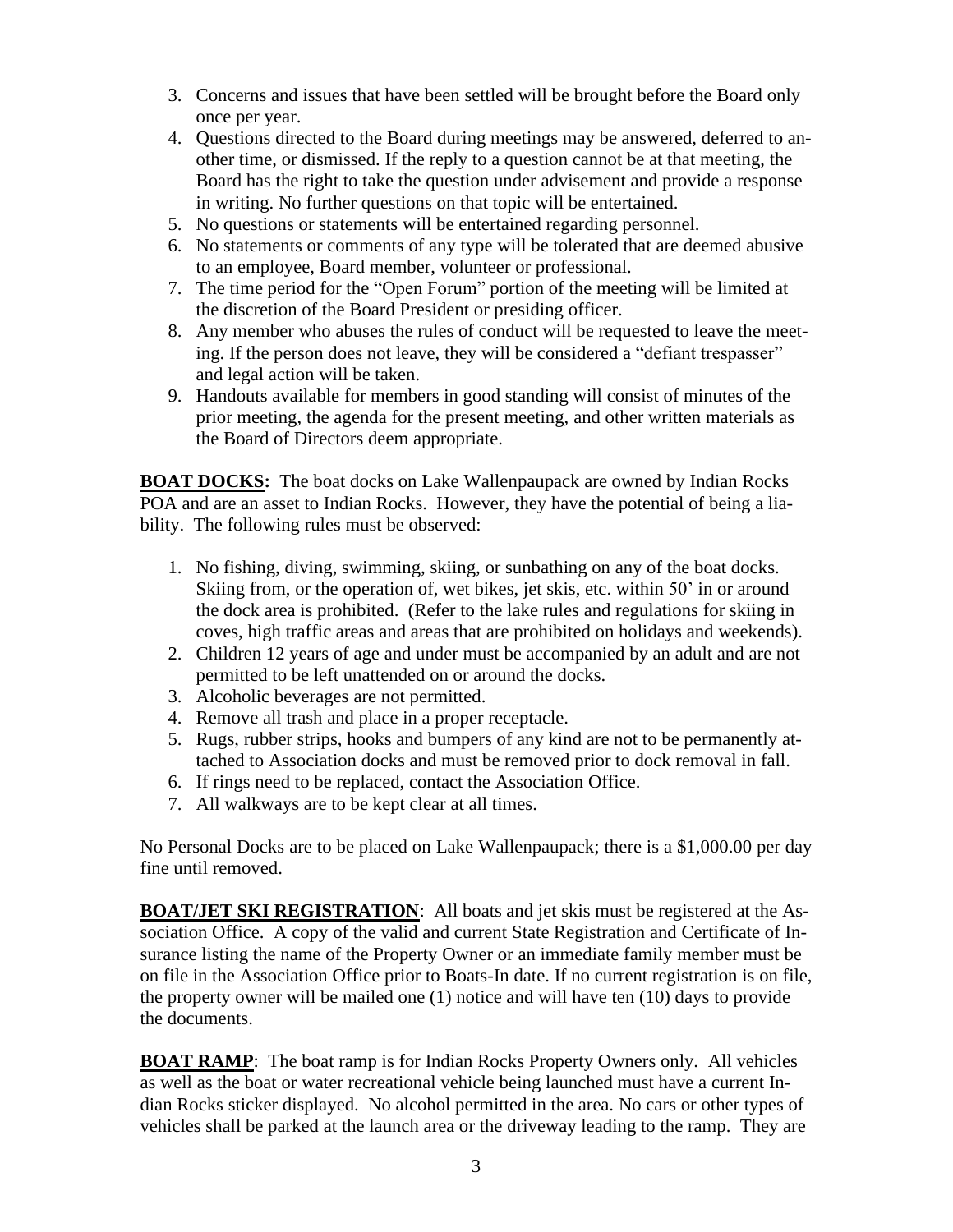to be removed immediately after the boat is launched in the water. Please be considerate of other members waiting to launch. The boat ramp is used at your own risk.

**BOAT SLIPS:** Boats are not to be tied up on the outside of the Community's boat docks and are not to be tied up at the shoreline. If a boat is left on Community common ground, and poses any hazard, it will be towed immediately. All boats are to be tied up in their assigned boat slips. A boat slip is to be only occupied by the boat registered to that slip renter. The maximum length of boats that can use a regular boat slip is twenty-four (24) feet if available as based on boat's registration. Boats between 24 ft, one inch, and 35 feet can use a larger boat slip if available.

A current Indian Rocks boat sticker with a specific registration number will be assigned to each boat owner and must be displayed on the side of the boat facing the shoreline and low enough that it can be viewed from the shore with the boat cover in place.

The slip renter must pay the current assessment and rental fee by January  $31<sup>st</sup>$  of the current year, or the slip will be reassigned to another property owner. If a current registration and insurance is not received in the Association Office within the ten (10) days of notification, the slip will be reassigned to another Property Owner and the slip rental fee (pro-rated) will be returned to the initial Property Owner.

Notification of dates for placing boats on community docks in the spring and removing them in the fall will be through the Indian Rocks Website [\(www.indianrocks.com\)](http://www.indianrocks.com/) and the main entrance Community Bulletin Board.

It is the Property Owner's responsibility to have their boat removed from the community docks on or before the specified date of removal. Indian Rocks is not responsible for any boats not removed by the specified removal date in the fall.

The Association, Board of Directors or its employees are not responsible, nor will incur any responsibility or liability for any reason, for any/all boats that incur damage by fire, vandalism, theft, storm damage, or any other means, while docked on/at the community docks.

PLEASE NOTE: If you already have an existing traditional boat in a boat slip and you decide to change to a **PONTOON** or larger vessel, check with the Office. The pontoon boat may not fit in your boat slip due to the wider width of these particular boats. Since the Association attempts to accommodate as many Property Owners as possible, there may not be another slip available for the pontoon. Damage to other boats is a concern and damage caused by your boat will be your responsibility.

Boat slips are not transferable when a house or lot is sold. The new Owner desiring a boat slip will be placed on the waiting list. A boat placed in a community slip over the specified limit may be removed at the Owner's expense, the Owner gives up their privilege to a slip and will incur a daily fine as per the current year's Fees and Fines Schedule attached to the assessment for every day the boat remains in the community slip. In the event of non-compliance with this regulation litigation will follow. Rules governing the use of boat slips also apply to a Property Owner who rents their house and boat slip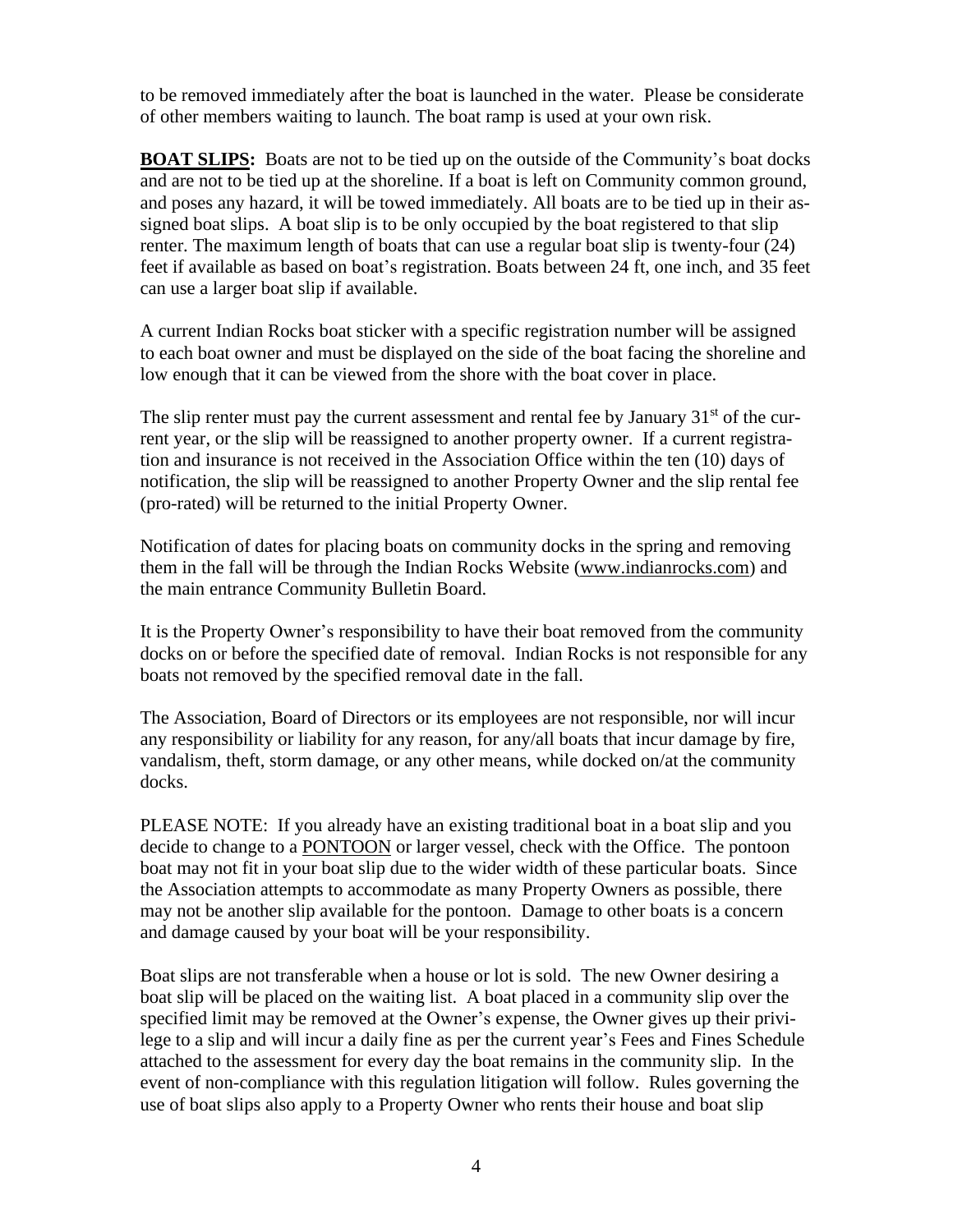whether daily, weekly, monthly, seasonally, or yearly. The Property Owner is responsible for their renter following the rules. No Property Owner may charge a renter(s) a slip rental fee for more than the cost of the slip for that current year. The same fine will be imposed as for the over size limit as well as immediate loss of the privilege of docking a boat in the community docks.

No dock is to be placed on the Associations' shoreline on Lake Wallenpaupack by an individual Property Owner. The Association obtains all permits from the current owner of the lake for installation of boat docks. The same fine is imposed for this violation as for the oversize boat, as per registration**,** limit, plus an additional fine as stated in the current year's fees and fines schedule for every two (2) week period the dock is left in the water or at the shoreline. All fines become part of the assessment and amenity use is based on a "member in good standing" policy.

**BOAT/JET SKI SLIP ASSIGNMENT**: Boat/jet ski slips are assigned on a year-toyear basis. Each household is limited to one boat slip and two jet ski slips, as available, per year. Only one watercraft is permitted per slip. Property Owners who had a slip the previous year will have the option to use the same slip in the following year. Only when they choose not to retain that slip will it become available. Property Owners who want to rent a slip for the first time should inform the Association Office and they will be put on a waiting list. After all Property Owners who have previously rented a dock slip and have paid their current assessment and rental fee in full have been assigned, then the Property Owners on the waiting list, who are in good standing, will be assigned a slip if there are any available. Property Owners will be notified when a slip has been assigned to them. At that time, the Association will require the slip rental fee be to be paid in full as well as a copy of the current insurance and current registration for the boat/jet ski to be filed in the office. The Property Owner will then be assigned an annual sticker to be placed on their boat/jet ski.

**BURGLAR AND/OR FIRE ALARM:** All homeowners who have either or both alarms must register their alarm system with the Office. All alarms are to be connected to a central command system for response. Do NOT use the Indian Rocks phone number.

**CANOE/ KAYAK RACKS:** Canoe and kayak racks are available for members for their seasonal convenience and are located by the beaches. Refer to the yearly Fines and Fees Schedule and check the office for availability. Current year Indian Rocks sticker must be displayed.

**CAPITAL IMPROVEMENT FEE:** There is a transfer fee when a new property is purchased or transferred according to the following:

- 1. The capital improvement fee for any unit (lots) shall not be the annual assessments for general common expense charged to such unit (lot) during the most recently completed fiscal year of the association; provided that:
	- a. In the case of resale or transfer of a unit (lot) consisting of unimproved real estate, the capital improvement fee shall not exceed one-half of the annual assessments for general common expenses charged to such unit during the most recently completed fiscal year of the association.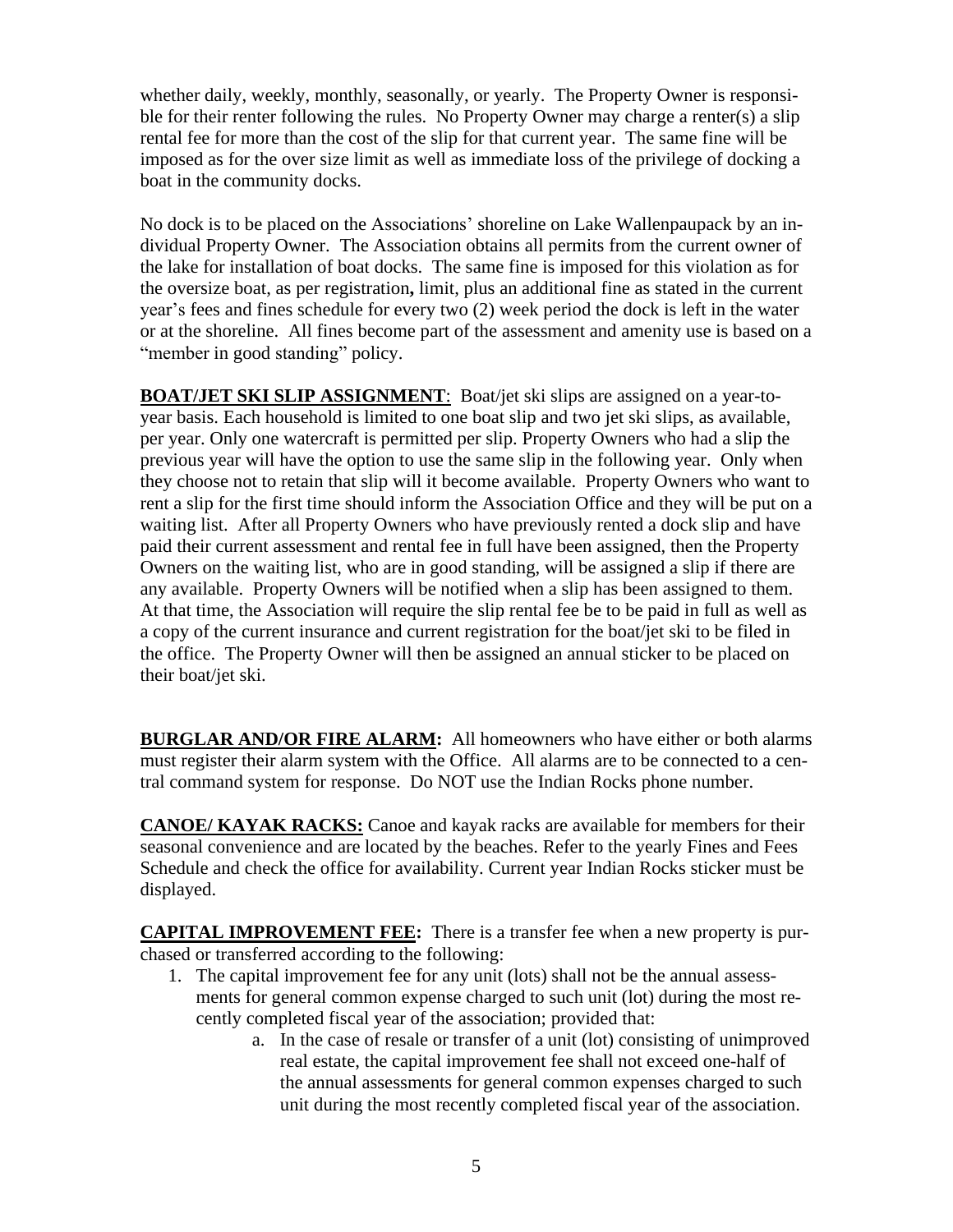- 2. Capital improvement fees allocated by the association must be maintained in a separate capital account and will be expended only for new capital improvements or replacement of existing common elements, and will not be expended for operation, maintenance, or other purpose. The determination of what a CIF is shall be set forth by a majority vote of the Board of Directors.
- **3.** No capital improvement fee shall be imposed on any gratuitous transfer of a unit (lot) between any of the following family members: spouses, parent and child, siblings, grandparent, and grandchild.

## **CAPITAL RESERVE ASSESSMENT: An assessment that shall only be used for capital expenses, and not for operating expenses.**

**CHECKS (RETURNED):** A fee, per the current year's Fees and Fines Schedule, will be charged to any member(s)'s account if a check is returned for any reason. The lending institution charges the Association, and the reverse-accounting process is time consuming for the Office. Payment for the returned check will be accepted only in the form of cash, certified check or a bank or postal money order.

**CLUBHOUSE:** The Clubhouse is available to Property Owners on a first come, first served basis for family parties, reunions, graduations, receptions, etc. The Property Owner must complete an application form/release (available from the Association Office or the official website) and submit all fees required to the Association Office. The Indian Rocks Property Owners Association, its members, the Board of Directors or Association employees are not responsible for the conduct, behavior of, or incidents caused by, any Property Owner(s) or guests while they are in the building, on the grounds, or traveling to/from or attending any event in this building. The building must be left in the **same condition** as it was when the event began. (e.g., cleanliness, etc.) The Property Owner will be financially responsible for any and all damages. The Property Owner or their guest is the responsible party and hold Indian Rocks Property Owners Association, Inc. harmless for any claims or injuries while using the facility.

**COMMON PROPERTY:** Shared amenities of the community that can be used by all Association members in good standing.

**COMMUNITY COMMUNICATIONS**: Indian Rocks website [\(www.indianrocks.com\)](http://www.indianrocks.com/) is the official means of communication from the Association to the membership.

**DELINQUENT PROPERTY OWNER:** Additional collection and legal fees will be applied to delinquent accounts per the current year's Fines and Fees Schedule, including late fees, attorney's fees, filing fees, and transfer of Judgment fees, from the date of delinquency until the date of payment whether or not the delinquency was reduced to a Judgment.

**DRIVEWAY CULVERT PIPES AND SWALES:** Must be kept clean at all times and maintained by the Property Owner. Failure to do so will result in a fine; see Fine and Fee Schedule for additional information. If Maintenance must clean debris from culvert pipes and swales there will be an additional fee added to the property account. Maintenance di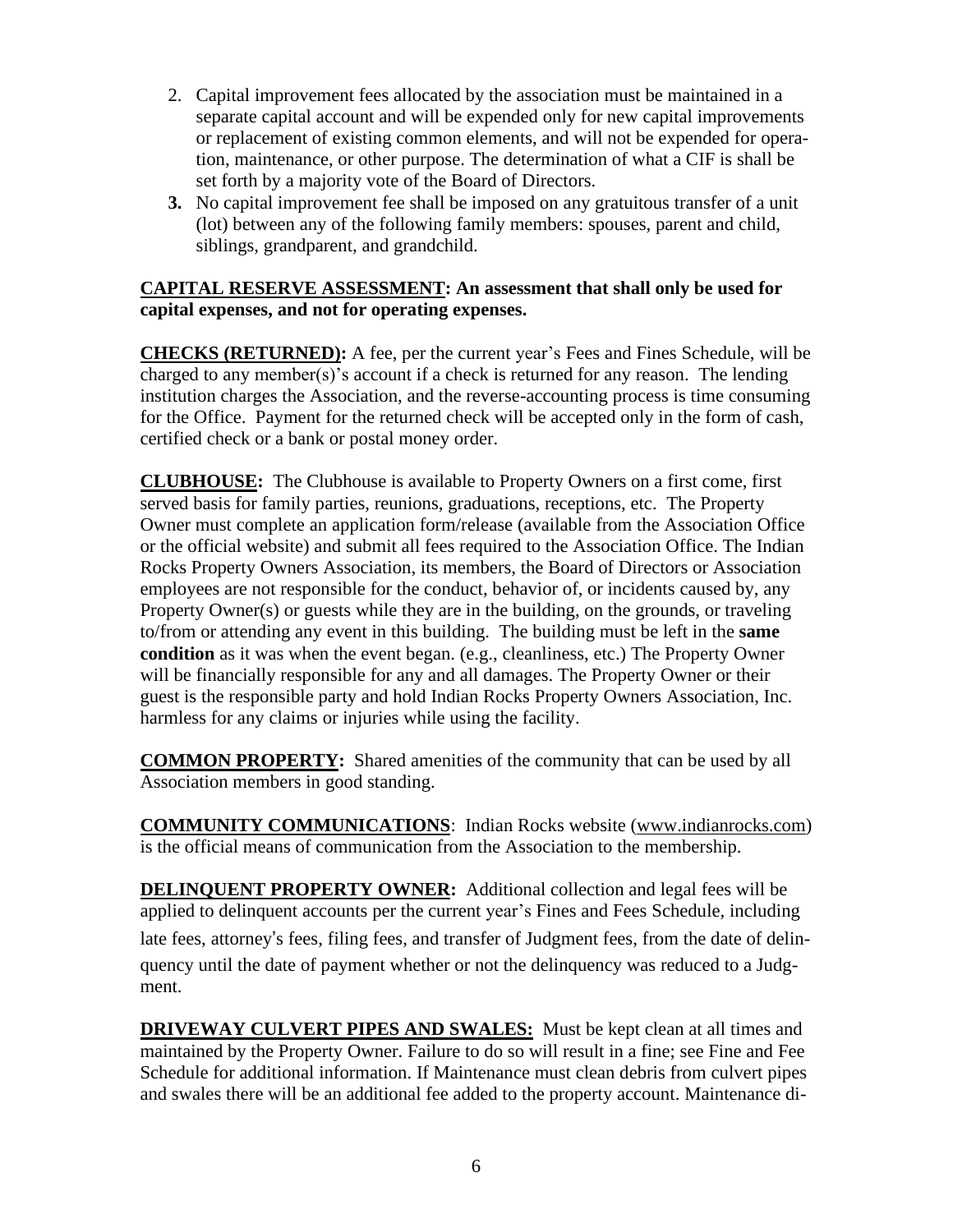rects the installation if a Property Owner needs to install a culvert pipe under their driveway. Any person who puts any type of yard debris, including leaves, in a community road swale from their property is subject to a violation.

**ELECTIONS:** If a member in good standing is interested in running for a seat on the Board of Directors, they should refer to By-Laws, Article VIII. Sec.1 – 4 Election of Board Members Process, and Candidate Requirements Process Policy and Procedures as posted on the website and available in the Office.

**EMERGENCY 911 IDENTIFICATION SIGN:** An approved 911 sign shall identify all improved property in the development of Indian Rocks. The sign must be affixed to the property and seen from the road per ACC guidelines. Failure to affix an approved 911 sign will result in a fine per the Fines and Fees Schedule.

**EXCESSIVE NOISE:** Operating in a manner as to disturb other individuals (including audio devices). Quiet hours are  $11:00 \text{ pm} - 7:30 \text{ am}$ . Violation will result in a fine.

**FAILURE TO COMPLY:** Any Property Owner or guest who fails to comply with the direction given to them by Indian Rocks' staff or Public Safety, or harasses them in the performance of their duties, is subject to a fine Indian Rocks Public Safety and staff are charged by the Board with enforcing the Rules and Regulations set forth by IRPOA.

**FIREARMS AND WEAPONS:** Use of firearms and weapons of any kind or type, including firearms, pellet guns, bow and arrows, slingshots, blowguns, air guns, etc. is strictly prohibited within the boundaries of Indian Rocks. Violators will be fined and may be prosecuted.

**FIRE REGULATIONS**: Recreational fires will be permitted if enclosed, adequately supervised, and fire suppression measures are available (e.g., garden hose and/or water bucket). PA Dept. of Environmental Protection and Salem Township burning regulations will be followed. Burning in a barrel, drum or other similar objects or the burning of paper, trash, leaves, household debris, or building materials, etc. is strictly prohibited. Indian Rocks also complies with all Salem Township burn bans during droughts. Violations will result in a fine. If you have questions, contact the Association Office.

**FIREWORKS:** Use of fireworks is strictly prohibited inside the boundaries of Indian Rocks, including Property Owner's private property. Violations will result in a fine.

**GARBAGE/GARBAGE REMOVAL:** It is the responsibility of the individual Property Owner to arrange for garbage/trash removal. Individual Property Owners should have a container that is equipped with a secure lid, a clamp or tie strap to secure the lid. Any Property Owner who places trash out, and the contents are spilled before the trash company picks up, will be subject to a fine. Abandoned appliances, kitchen or bathroom fixtures, oil tanks etc. must be removed from the property in 15 days or a fine will be imposed. Garbage cans must be removed from the side of the road with 24 hours of pickup. The dumpster at the Maintenance Garage, near the Association Office, is available for recycling and trash disposal every Sunday 8:00 am- 12:00 pm. Recycling is free for all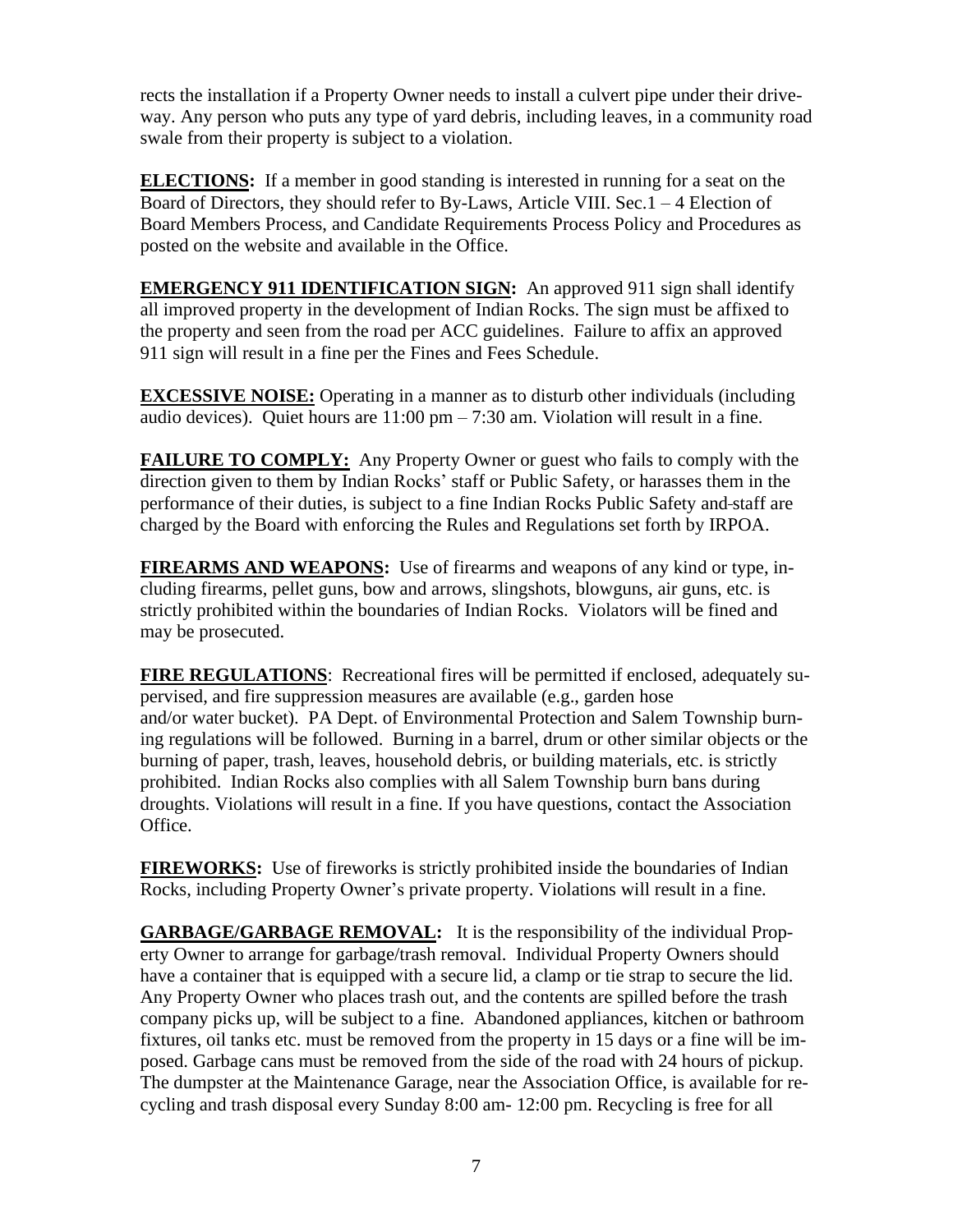homeowners. A \$5.00 ticket is required for each large garbage bag of trash. Tickets are available in the Office.

A Clean-Up Weekend is usually scheduled at the end of June. Information on the types of refuse that can be disposed of and the specific date for the Clean Up will be announced via the website [\(www.indianrocks.com\)](http://www.indianrocks.com/). A fine will be charged to a Property Owner's account if they dump garbage within the boundaries of Indian Rocks.

**GUESTS:** Property Owners are responsible for the actions of their guests. Passes for guest vehicles are to be provided by the Property Owner and must be displayed on all guest vehicles.

**HUNTING:** No hunting or trapping is permitted within Indian Rocks. This includes property owned by the individual Property Owner(s).

**LAWN MAINTENANCE:** Grass and landscaping must be maintained in a neat and attractive manner. Small jobs, such as yard work, etc. performed by the Property Owner are allowed at any time. If the height of grass exceeds 6" a fine will be applied without additional warning or notice after the first notice.

**LITTERING:** Dumping trash/garbage or yard debris on common lands of Indian Rocks or on other Property Owner's land without permission is subject to a fine per the current year's fines and fees schedule.

**LOTS/PROPERTY:** The Association permits all property owners, for any lawful construction, the ability to combine two (2) or more lots into one (1) lot and eliminates the boundary lines or line between them for the purpose of the Indian Rocks Architectural Control Guidelines regarding setbacks, etc., provided that the following procedures are complied with:

- a. A survey of said lot(s) is completed by an engineer or certified land surveyor.
- b. A new deed is prepared with a complete description of the combined lots.
- c. The Indian Rocks Architectural Control Committee reviews and approves copies of the above and a copy is kept in the property owner's file in the Association office.
- d. The new survey of the lot(s) and deed is recorded in the Wayne County court House on the county sub-division map and in the Recorder of Deeds office.

This combination does not eliminate the Property Owner(s) from paying an Annual Assessment on each lot as established policy prior to the combination. This does not decrease the number of assessments due and payable to the Association.

In the event that the Property Owner acquires a contiguous lot without legally combining the lots they will pay a one-half assessment on the acquired lot.

**MAINTENANCE – INDIVIDUAL PROPERTIES:** Requirements for maintaining individual properties are included in the recorded Protective Covenants (Article IX) of the Development.

**OUTDOOR FURNACES:** Indian Rocks does not permit any Property Owner to install an outdoor furnace on their property.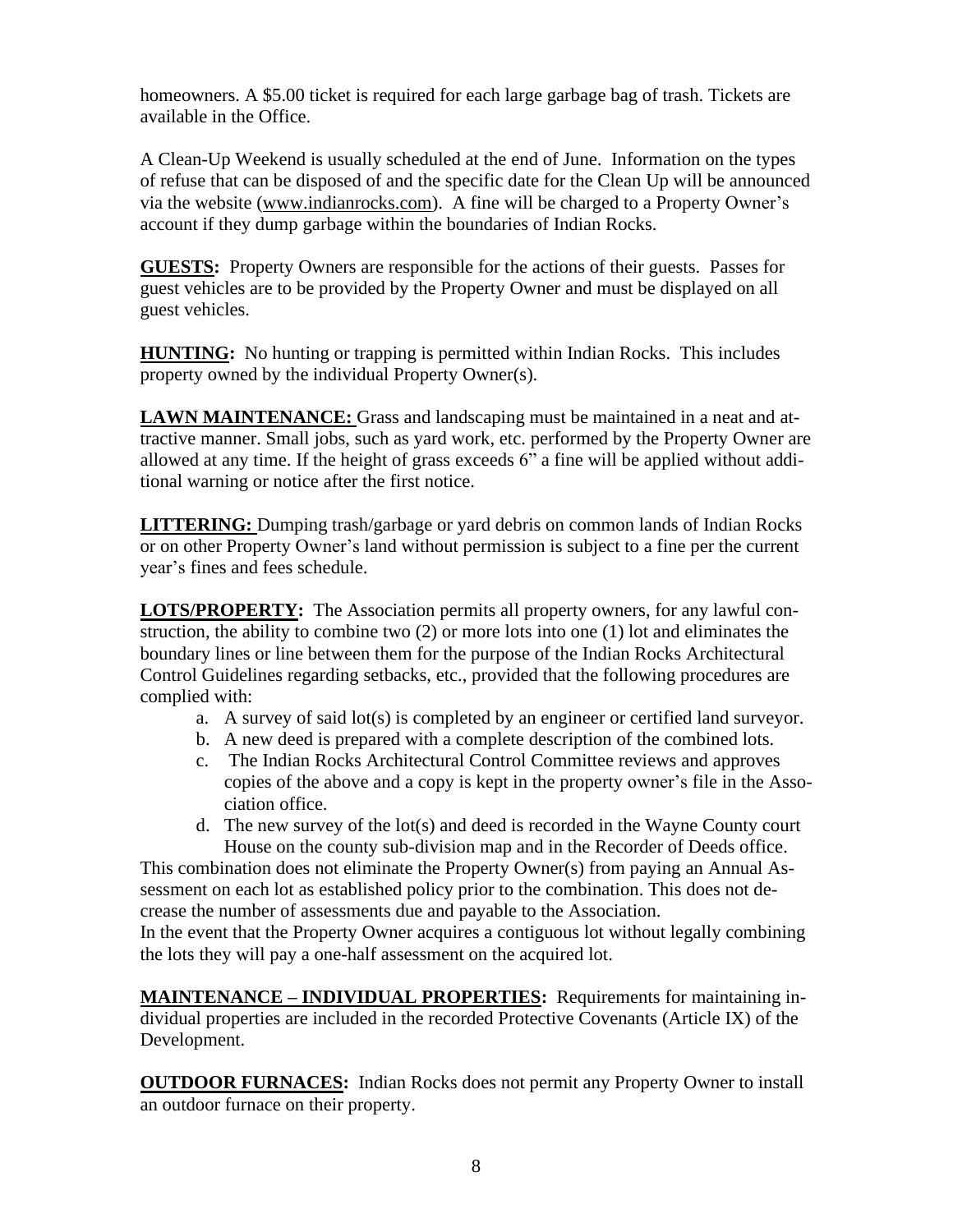**PARKING RESTRICTIONS:** Vehicle parking is prohibited on the sides of the roads when snow removal is necessary. No parking is permitted in any cul-de-sac at any time of the year. Any vehicle parked in prohibited locations are subject to fines.

1**.** Parking RVs, travel trailers, motor homes, campers, boat trailers, open trailers, closed trailers or any other type of trailer on Indian Rocks common property is prohibited unless in an approved parking area. Boat trailers may be parked in designated areas for purposes of launching and retrieving boats for a time not to exceed an overnight period.

2. Parking RVs, travel trailers, motor homes or campers are prohibited on any Indian Rocks property, unless garaged.

3. RVs, travel trailers, motor homes or campers, registered to the Property Owner may park on their own property for a maximum period of 48 hours, for the purpose of loading and unloading, as well as performing routine maintenance and service, only after obtaining a parking permit from the office.

4. No commercial vehicles or trailers with a gross vehicle weight over 10,000 pounds can be stored or parked on any lot or parcel of land of the properties within Indian Rocks.

5. Storage pods used for moving can only be parked up to thirty- (30) days on a Property Owner's property.

6. Dumpsters used for purposes other than new construction can only be parked up to 30 days on a Property Owner's property.

**PEDDLING/ SOLICITING:** Are not allowed within the confines of the Indian Rocks Development. This includes all Property Owners, family, or guests of the Property Owner.

# **PETS:**

1. No animals other than service animals, are allowed to enter Association owned buildings, swimming areas, pool, bathhouse, beaches other than leashed at the Dog Beach, or tennis courts. Violators are subject to a fine, per the current year's Fees and Fines Schedule.

2. Owners must clean up after their pets on all common areas of the development. Clean up stations are available at locations throughout the community.

3**.** Dogs are not permitted to roam the development unattended and must be leashed and licensed as per PA state law.

4. Dog Beach is available for Property Owners and dogs to enjoy. Dogs must be leashed and under the owner's control at all times.

5. Animals causing disturbances (e.g., barking dogs) will not be tolerated. Owners will be fined for reported disturbances per the current year's Fees and Fines Schedule. 6. No livestock are permitted in the community.

All Pennsylvania Dog Laws apply within Indian Rocks. All dogs must be leashed on common grounds and must have displayed a current license no later than January 1st of the current year. A dog license application may be obtained at the Wayne County Court House, Treasurer's Office, Honesdale, PA 18431.

**PLAY AREA:** A playground and playground equipment are located near the pool and tennis courts. Children 12 or under must be accompanied by an adult. Indian Rocks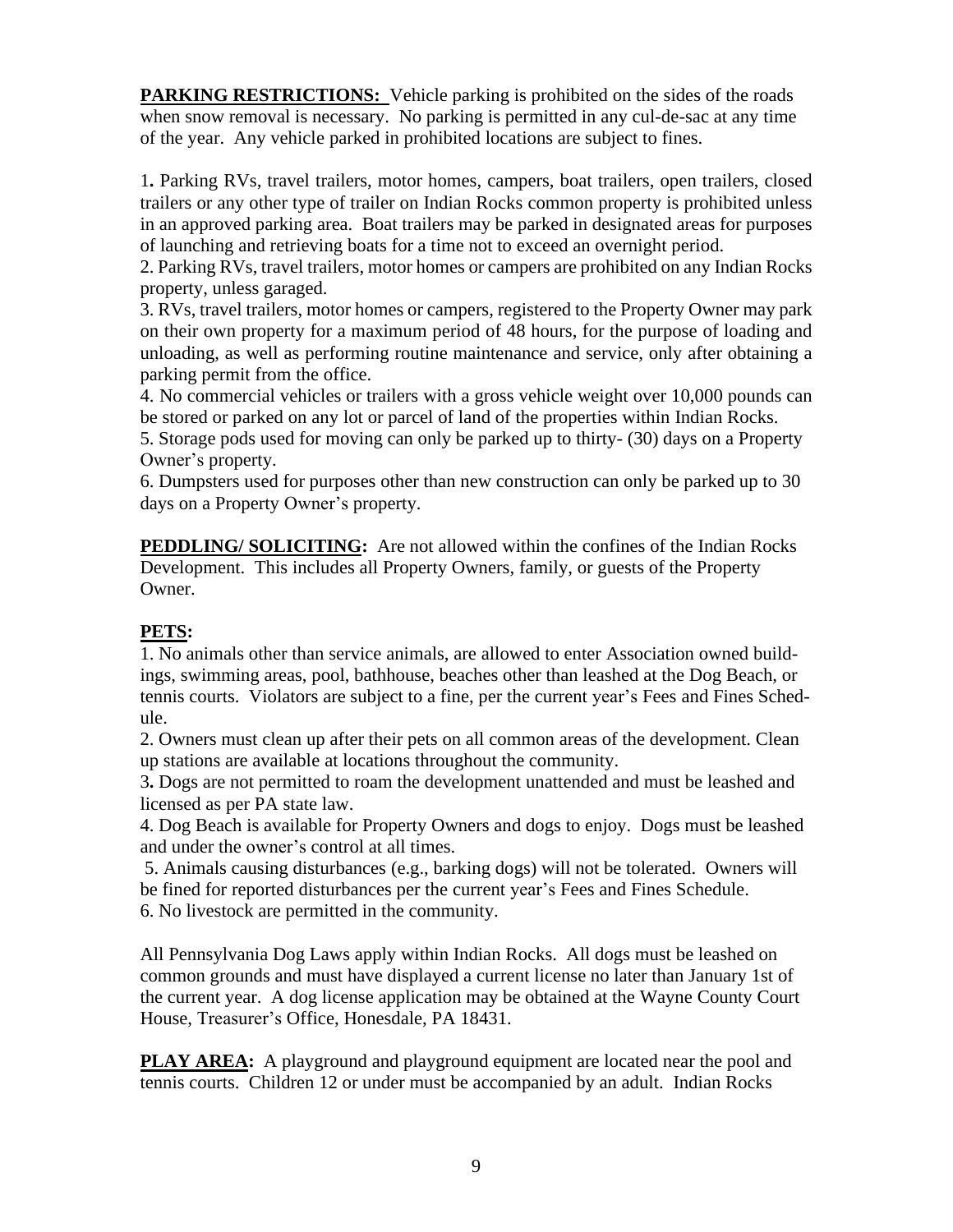POA assumes no responsibility for any accidents or injuries, of any type, under any circumstances, caused to or by an individual, Property Owner, guest or any other person while using these facilities.

**POOLS:** Above ground pools are prohibited on individual lots. In-ground pools are permitted only inside a structure, which must be designed and built-in harmony with existing structures and in compliance with all existing ACC requirements. (Covenants, Article VII, section 1).

**POND:** The Pond, located at the rear of the Association Office, is strictly for Indian Rocks Property Owners' use. Proof of residency must be displayed. The Pond is for shore fishing only. No ice fishing is allowed. Fishing in the Pond is on a "catch and release" basis. A current year's PA fishing license is required. Swimming is prohibited. Boats, floats, rafts, ATVs, bikes, any type of 2, 3 or 4-wheel vehicles and snowmobiles are prohibited on, in, or around the pond at any time during the year. Sledding, ice-skating, skiing or cross -country skiing is at the Property Owner's own risk. The Association assumes no responsibility for any type of traffic, pedestrian or vehicular, or any type of accident involving a Property Owner, their guest(s), or any other person(s) on or in the Pond and surrounding area, or on or in the waters of Lake Wallenpaupack at any time.

**PROPERTY OWNER'S ATTENDANCE AT BOARD MEETINGS**: All members of the Association "in good standing" can attend the business portion of the board meetings. Questions and/or sharing of concerns are appreciated.

**PROPERTY OWNER'S LIABILITY:** The use of all Indian Rocks Property Owners Association facilities is at your own risk. Indian Rocks Property Owners are financially responsible for any damages incurred.

**PROTECTIVE COVENANTS:** The Board of Directors affirms the binding effect and enforcement of the Restrictive Covenants, Bylaws and Rules and Regulations. These may be accessed on the website.

**PUBLIC SAFETY:** Public Safety patrols the community. These employees have the authority to enforce the Rules and Regulations of Indian Rocks. Public Safety duties are to be aware of anything amiss, bring it to the attention of the Manager or, depending upon the emergency, report it to the State Police, Ambulance, or Fire Company. Public Safety will respond to any emergency calls and have the authority to enter upon any individual lot or property for any situation that they deem an emergency. Pennsylvania Motor Vehicle Code Title 75 and Pennsylvania Crime Code Title 18 will be enforced within Indian Rocks.

**RECREATIONAL MOTORIZED VEHICLES**: these include but are not limited to, UTVs, golf carts, low speed vehicles (LSVs), and motorized or electric powered modes of transportation. No ATV's are allowed in the community. UTVs are permitted in Indian Rocks (vehicle must be a side by side and a photo must be provided at time of registration). Only commercially manufactured products, which have not been modified beyond the stated limitations of the manufacturer, are allowed.

1. All recreational vehicles must abide by community 20 mph speed limit.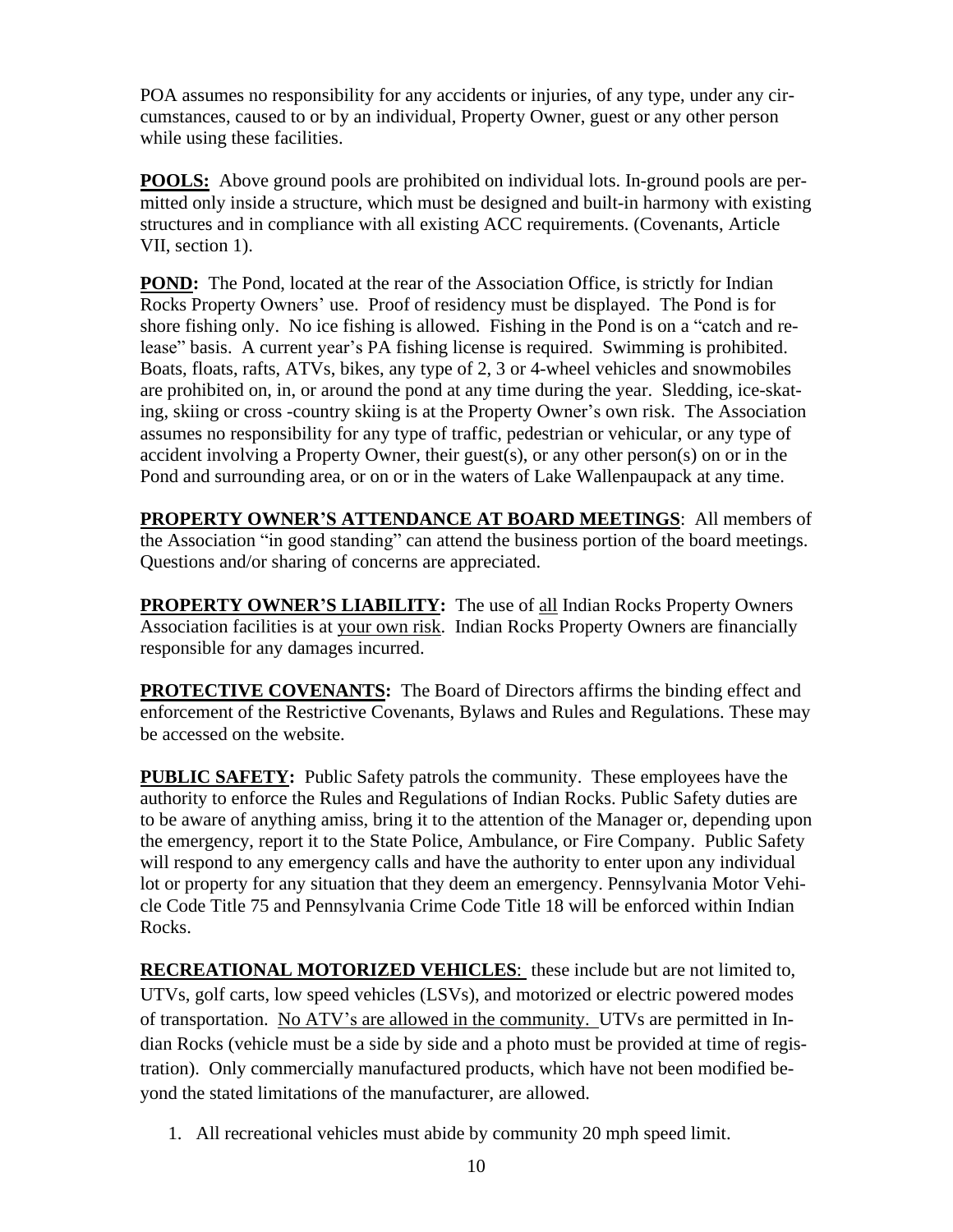- 2. Have all wheels in contact with the ground;
- 3. Have an unloaded weight of less than 1,800 pounds; and
- 4. Comply with the standards for safety of such a vehicle set forth in Federal Motor Safety Standard No. 500 at 49 C.F.R. § 571.500.

Additional Restrictions on All Recreational Motorized Vehicles:

- 1. Operation
	- a. Speed limit is 20 MPH.
	- b. These vehicles are not to be operated on recreation areas, the pond and the area surrounding the pond, beaches, pool and the area surrounding the pool/recreation area, and all other "green areas."
	- c. Any vehicles operating after dark must be equipped with working lights.
	- d. Passengers are allowed in accordance with PA state and manufacturer's regulations.
	- e. Snowmobiles are not permitted on roads or common property within the community, unless PA declares a state of emergency.
	- e. Licensed drivers or those 16 years of age or over with a licensed driver may operate a golf cart on roads in Indian Rocks.
	- f. Licensed drivers or those 16 years of age or over with a licensed driver may operate a UTV on roads in Indian Rocks.
- 2. Insurance
	- a. A General Liability certificate of insurance policy must be on file in the Association Office.
	- b. The certificate of insurance is to have a current effective date in effect during times of operation.
- 3. Registration
	- a. Registration is done on a YEARLY basis.
	- b. PA State Registration is required for all UTVs. The registration can be in another state, but all UTVs MUST be registered.
	- c. A copy of the registration, certificate of insurance and if applicable, plate, is to be on file in the office.
	- c. Registration is available only to "members in good standing" (all assessments current) with the Association.
	- d. An annual fee for UTV's and golf carts will be charged for each registered vehicle. This fee provides for 2 numbered plates, a flag, and a current year sticker.
	- e. An assigned number plate, provided by Indian Rocks must be displayed on front and back of motorized vehicles.
	- f. The Board of Directors will adopt the registration fees on an annual basis.
- 1. Fine System
	- a. Refer to the current year's Fine and Fee Schedule.

**RENTERS:** Property Owners who rent their house(s) out for any period of time (weekends, weekly, monthly or yearly) are required to make the tenant aware of and provide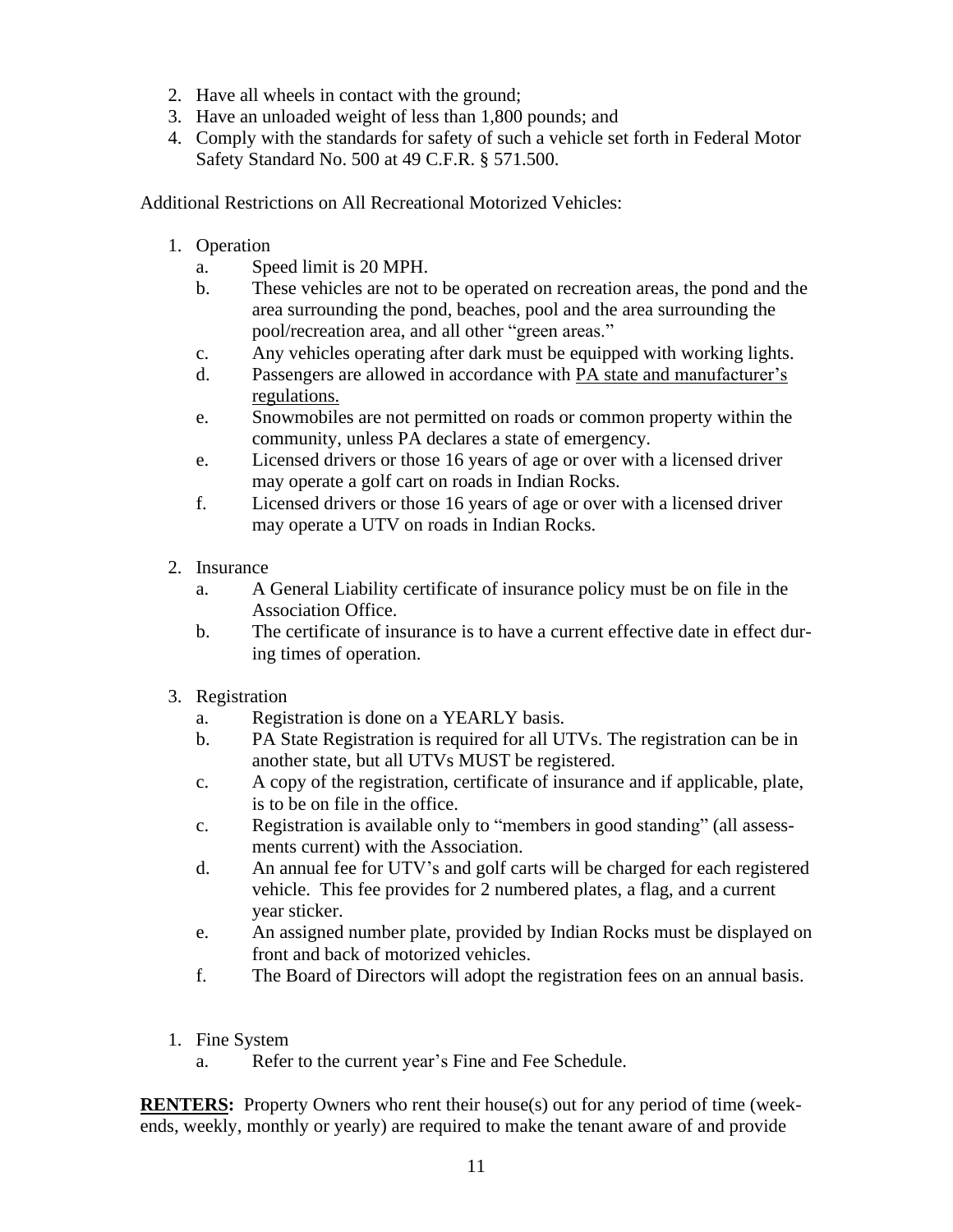them with copies of all the Rules & Regulations of Indian Rocks. Anyone renting their home needs to abide by the current years Rental Policy, which is available at the Association Office, as well as on the official website [\(www.indianrocks.com\)](http://www.indianrocks.com/). Car stickers or guest passes are required to be displayed on all vehicles.

**RIGHT OF WAYS/EASEMENTS:** All Property Owners are advised that Indian Rocks Property Owners Association, its employees, or agents will not take responsibility for damage done to any object, recreational vehicle(s), boats or any type of vehicle parked or situated in a right of way. Conformity with this regulation allows for proper snow removal and ingress and egress of fire and/or emergency vehicles. There must be no obstruction of fire gates.

**ROAD WEIGHT BAN:** Vehicular traffic over all Indian Rocks roads maintained during the winter months may be restricted in such a manner as to exclude traffic or access over such roads by vehicles whose gross vehicle weight exceeds 10,000 lbs., due to the severe weather conditions and unsettled road surfaces. This restriction may be temporarily lifted at time during the winter months at the discretion of the Maintenance Manager, who shall notify the Association office of such decision.

Violators shall be responsible for all damages to roadways in question. The fine and damages shall be assessed against the property Owner(s) directly or indirectly responsible for the violation, and fees and damages shall be subject to collection. Violators of this regulation shall be subject to a fine as stated in the current year's Fees and Fines Schedule.

**SEWAGE:** All houses in Indian Rocks are serviced by on-lot septic systems. For additional information, contact the Sewage Enforcement Officer of Salem Township at the Township Building or at (570) 689-4663

**SMOKING:** There is a "No Smoking" policy for all buildings and pool area belonging to the Association.

**SNOW REMOVAL:** Snow removal on Indian Rock's roads and Office parking lots, is conducted in-house. Indian Rocks does not remove snow from private driveways. Park all vehicles, boats, etc. off the roads and right of ways to facilitate snow removal. When clearing your individual driveway or walk, do not throw snow back out into the road.

**TAGS AND STICKERS:** All vehicles, recreational vehicles and boats are required to have a current year's Indian Rocks sticker or tag displayed on them. All stickers and tags are numbered and registered to the individual Property Owner and are vehicle specific. Tags and stickers are available at the Indian Rocks Office to members in good standing. All guests of Indian Rocks residents must display a guest pass which can be obtained at the office and will be issued for the specific dates they will be visiting. The vehicle make, model, color and plate number must be provided to issue a guest pass. There is no fee for a temporary guest pass. Failure to display current Indian Rocks vehicle sticker will result in a fine, as per the current year's Fee and Fine Schedule.

**TELEVISION SERVICE**: No large satellite dishes are allowed in the Community. A satellite dish is a generally circular shaped device for radiating or receiving radio waves